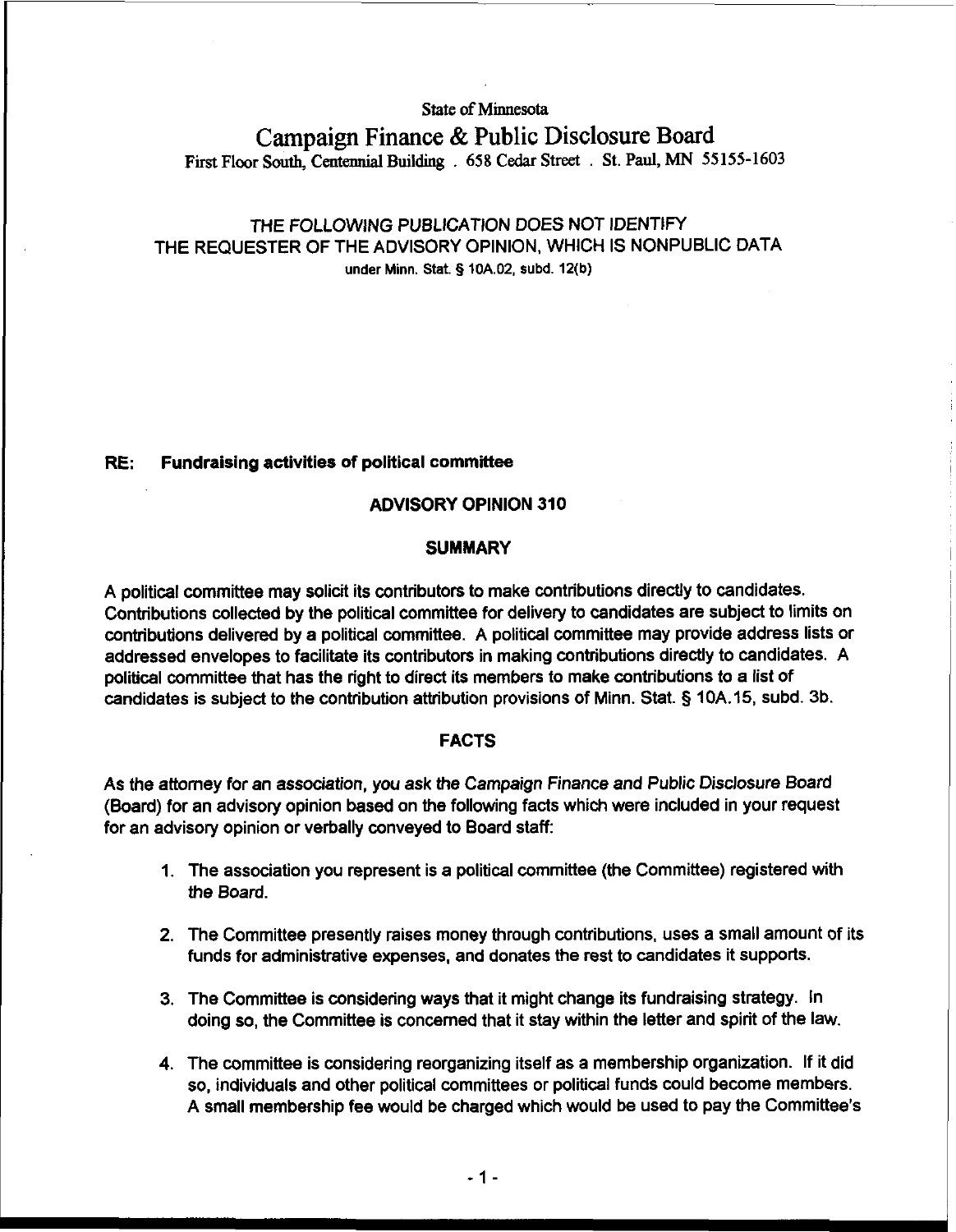administrative costs. As a condition of membership, members would be required to make election cycle contributions of at least specified minimum amounts to candidates on a list prepared by the Committee. Individual donors would decide the timing, amounts, and recipients of their contributions. The Committee's requirements would be met as long as a donor's contributions to listed candidates during the election cycle reached the specified minimum.

- 5. All of the committee's activities are done independently of candidates, their representatives and their principal campaign committees. Each committee action is done without authorization or expressed or implied consent of, or in cooperation or in concert with, or at the request or suggestion of that candidate, the candidate's principal campaign committee or the candidate's agent
- 6. The solicitations contemplated will not include statements advocating the election or defeat of a candidate that might constitute independent expenditures.

The committee has presented several fundraising scenarios that it is considering. Each has been restated as an lssue in the sections below.

# ISSUE ONE

May the Committee communicate with its contributors and ask them to make contributions to a list of candidates provided by the Committee?

#### **OPINION**

Yes, the Committee may communicate with its members and ask them to make contributions to a list of candidates provided by the Committee. Costs of such a solicitation are reported as general committee disbursements since the solicitation is made without such candidate or principal campaign committee involvement as would make the transaction an approved expenditure under Minn. Stat. § 10A.O1, subd. 10a and does not include material that would make it an independent expenditure under Minn. Stat. § 10A.01, subd. 10b.

The solicitation described may require the Committee to file a solicitor's report with the Board under Minn. Stat. 5 **lOA.20,** subd. 14, which provides as follows:

"[A] . . . political committee . . . that directly solicits and causes others to make contributions to candidates or a caucus of the members of a political party in a house of the legislature, that aggregate more than \$5,000 in a calendar year must file with the board a report disclosing the amount of each contribution, the names of the contributors, and to whom the contributions were given. The report for each calendar year must be filed with the board by January 31 of the following year. The report must cover the accumulated contributions made or received during the calendar year. "

# ISSUE TWO

In the event that the solicitation described in lssue One is permitted, may the checks issued in response to the solicitation be sent to the Committee for distribution to the designated candidates?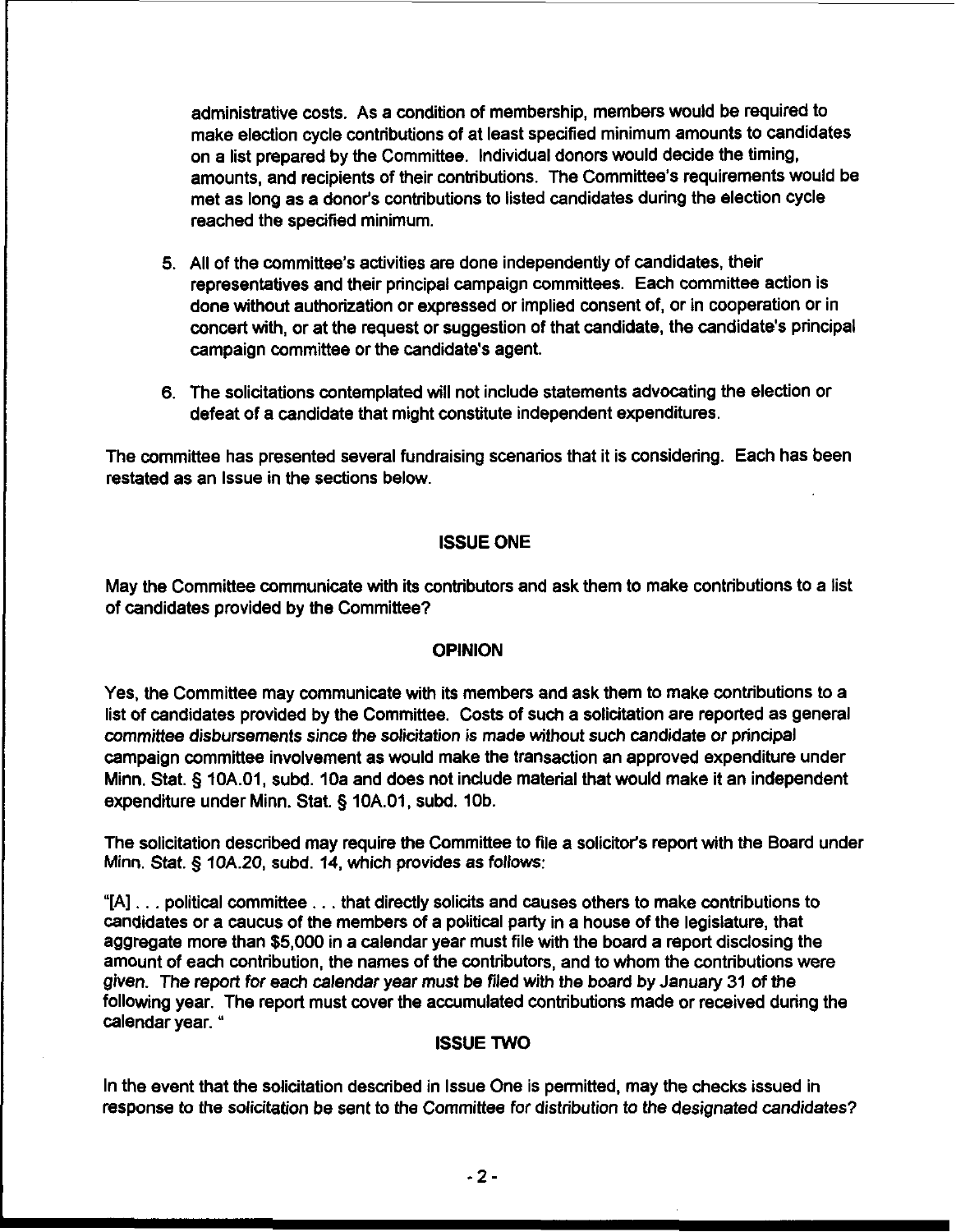#### **OPINION**

Collection of donor checks by a political committee for delivery to designated candidates (often referred to as "bundling") is not prohibited. However, the bundled contributions are subject to the provisions of Minn. Stat. **Q** 10A.27, subd. 1, which provides that the treasurer of the recipient principal campaign committee may not accept contributions "made or delivered by any . . . political committee " in excess of the contribution limits applicable to the particular office.

Thus, the aggregate amount the Committee may contribute directly and deliver on behalf of other donors is subject to the single contribution limit set forth in Minn. Stat. **Q** 10A.27, subd. 1, applicable to the candidate's office.

# ISSUE THREE

If the solicitation described in lssue One is permitted, may the Committee ask contributors to mail the contributions directly to the specified candidates?

#### **OPINION**

Yes, the Committee may ask contributors to mail the contributions directly to the specified candidates. This solicitation method will not trigger the bundling limits of Minn. Stat. **5** lOA.27, subd. 1.

# ISSUE FOUR

In the solicitation described in lssue One, may the Committee provide addresses or addressed envelopes to assist its contributors in making direct contributions to the candidates supported by the Committee?

# **OPINION**

Yes, the Committee may provide addresses or addressed envelopes to assist its contributors in making additional contributions to the candidates supported by the Committee.

Costs of materials, preparation, and mailing of address lists or envelopes are reported as general committee disbursements since the solicitation is made without such candidate or committee involvement as would make the transaction an approved expenditure under Minn. Stat. § 10A.O1, subd. 1Oa and does not include material that would make it an independent expenditure under Minn. Stat. § 10A.01, subd. 10b.

# ISSUE FIVE

May the Committee reorganize itself as a membership organization in which a requirement of membership is that each member make contributions in a specified minimum aggregate amount to candidates on a list provided by the Committee? If so, may the Committee require its members to report to the Committee the contributions they make to meet their membership obligation?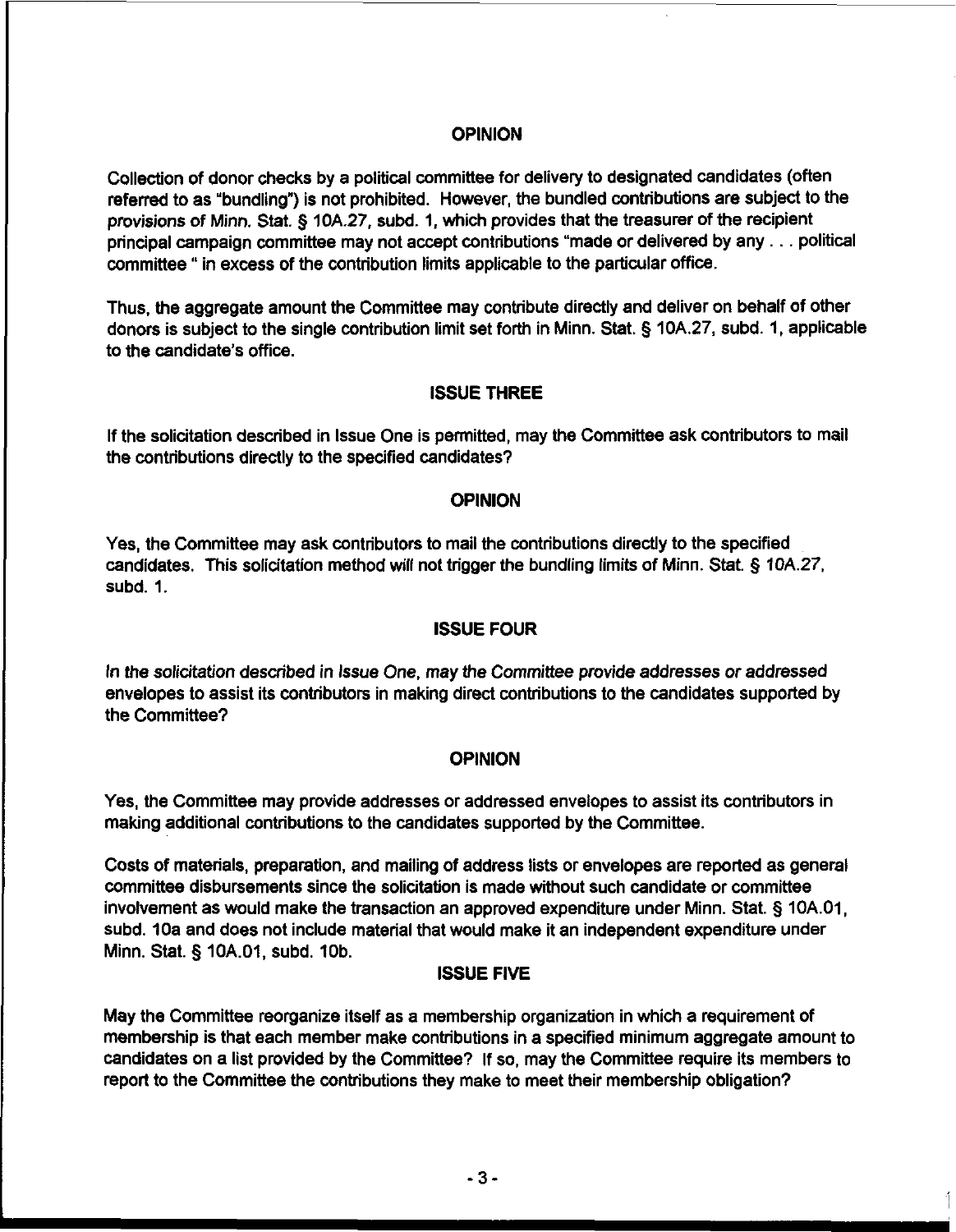#### OPINION

Organization of a political committee in which members are required to make contributions to candidates specified by the political committee is not prohibited by Minnesota Statutes Chapter 1OA. However, the political cornmittee would be subject to the attribution provisions of Minn. Stat. **5** 10A.15, subd. 3b.

Minn. Stat. **5** lOA.15, subd. 3b, applies to contributions that are directed to a principal campaign committee by a political committee. Directed contributions are attributable to the political committee that controls the contributions. Thus, the aggregate of such contributions to a candidate's principal campaign committee is subject to the contribution limit applicable political committee that controls the contributions.

The proposed membership structure would allow the Committee to provide a list of candidates to members, who would be required to make contributions totaling at least a specified minimum amount to candidates on the list.

The Committee's control of the list and the specified minimum amounts is sufficient to trigger application of the attribution rules of Minn. Stat. **5** 10A.15, subd. 3b, which is applicable when a political committee orders, commands, controls, or instructs its members to make certain contributions. The fact that an individual donor can determine the timing, amount, and recipient of individual contributions (subject to the restriction that the recipient must be on the list), is not sufficient to remove the plan from the scope of the statute.

Under the proposed membership plan the Committee is required to obtain contribution information from its members so that it may notify principal campaign committee treasurers of contributions that are attributable to the Committee pursuant to Minn. Stat. **5** lOA.15, subd. 3b.

Issued:  $3 - 19 - 99$ 

ž,

,-

Carolyn D. Rodriguez. Chair Campaign Finance and Public Disclosure Board